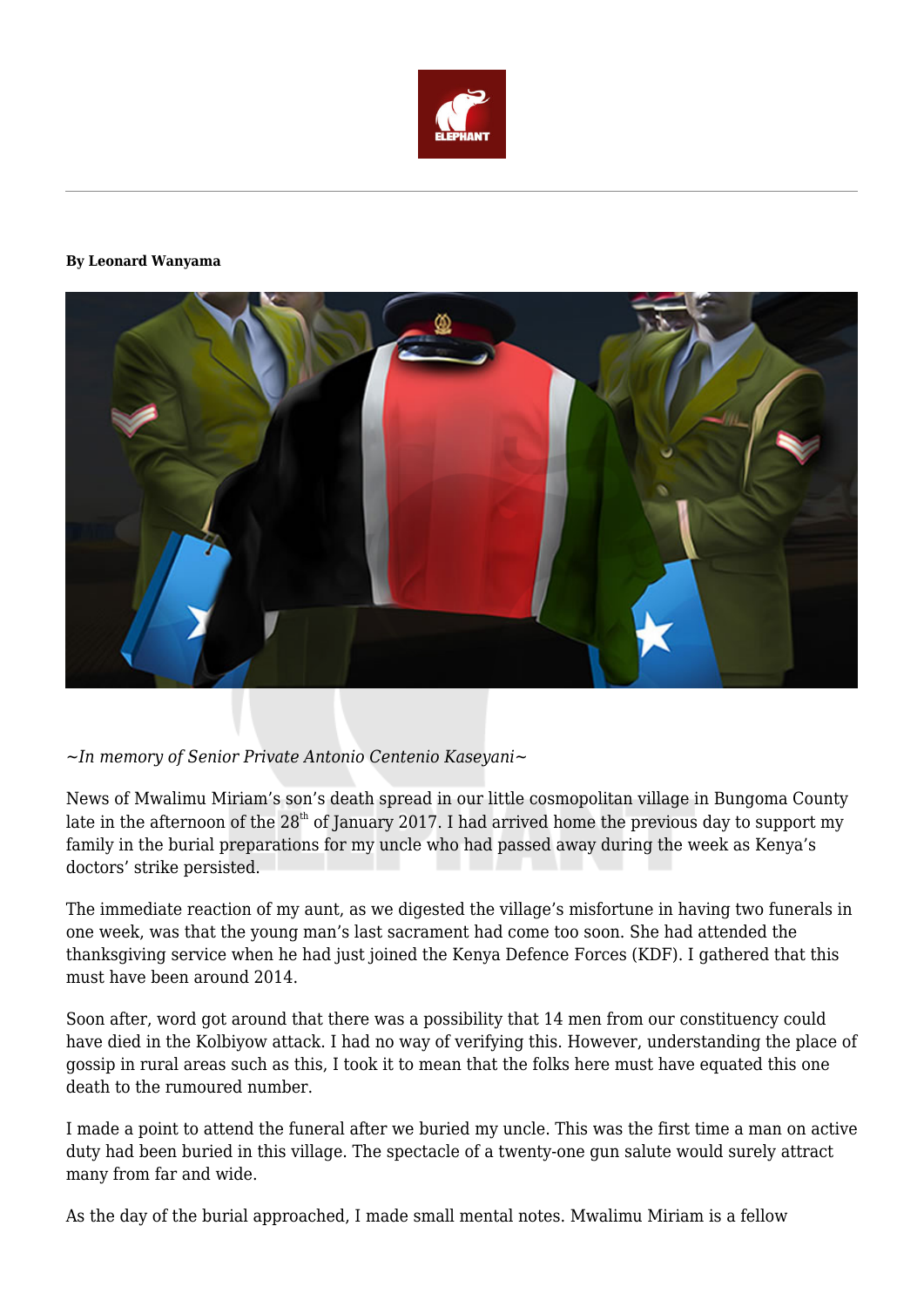congregant of the budding Catholic community of which I am a member. I received my confirmation sacrament here. However, many years of travel – for study and work – have turned me into somewhat of a guest there.

Soon after, word got around that there was a possibility that 14 men from our constituency could have died in the Kolbiyow attack.

Mwalimu Miriam is member Saint Lwanga, a small Christian community that my family was once a part of. We are now members of Saint Kizito, following an administrative split due to growing numbers as the church transformed into a parish. I wondered if Lwanga, the Ugandan saint, would receive Mama Miriam's son in heaven as a fellow martyr.

Word was that Miriam was the last person to speak to her son. He told her they had been attacked. He asked her to pray for him and asked God to bless his family. Later I learned his phone went dead after this. Follow-up calls from his family went through but nobody answered.

Villagers were initially confused about which burial to attend but luckily our committee picked a day earlier for my uncle so that there would be no confusion that weekend. Ambrose had village elder status there but Senior Private Antonio Centenio Kaseyani would have the day on Friday 3<sup>rd</sup> of February 2017.

In the evening after my uncle's burial, the tents and plastic chairs borrowed from Saint Peter's Catholic Church were picked and moved onwards to our hero's home. I was told his body would be arriving that evening, the first day of the month.

From about 9 to 10:30 at night, loud hooting broke the silence of the evening. The vehicles' honking announced the hero's arrival and wailing began. I picked out, from a great distance, the shrieking of a woman shouting for her husband. Was he married?

On the slated day I arrived late for the funeral. My body was still aching from all the chores I had done over the past few days. The ceremony had begun uncharacteristically early. The army wanted to conduct the ceremony and be on their way in good time as well, since they had come all the way from Gilgil.

Various people were giving speeches, as per the programme. The gist was obviously to console the bereaved but I picked out that the community was also in awe of the servicemen. They knew that these young men and women worked under very difficult conditions. All they could do now was pray for the soldiers.

Looking at the burial programme, I noticed it said very little: name; sunrise and sunset; 25 years old; a faded colour picture of the deceased sitting on top of an army truck wheel in combat fatigue trousers and a black Duracell T-shirt.

The local Kenya National Union of Teachers (KNUT) officials came out in full force to support their colleague. Mama Miriam's son was their son. Solidarity between these public servants was palpable. Teachers and soldiers communed over what it meant to serve this country. It was the best public expression of familial bonds I had witnessed in a long time.

Looking at the burial programme, I noticed it said very little: name; sunrise and sunset; 25 years old;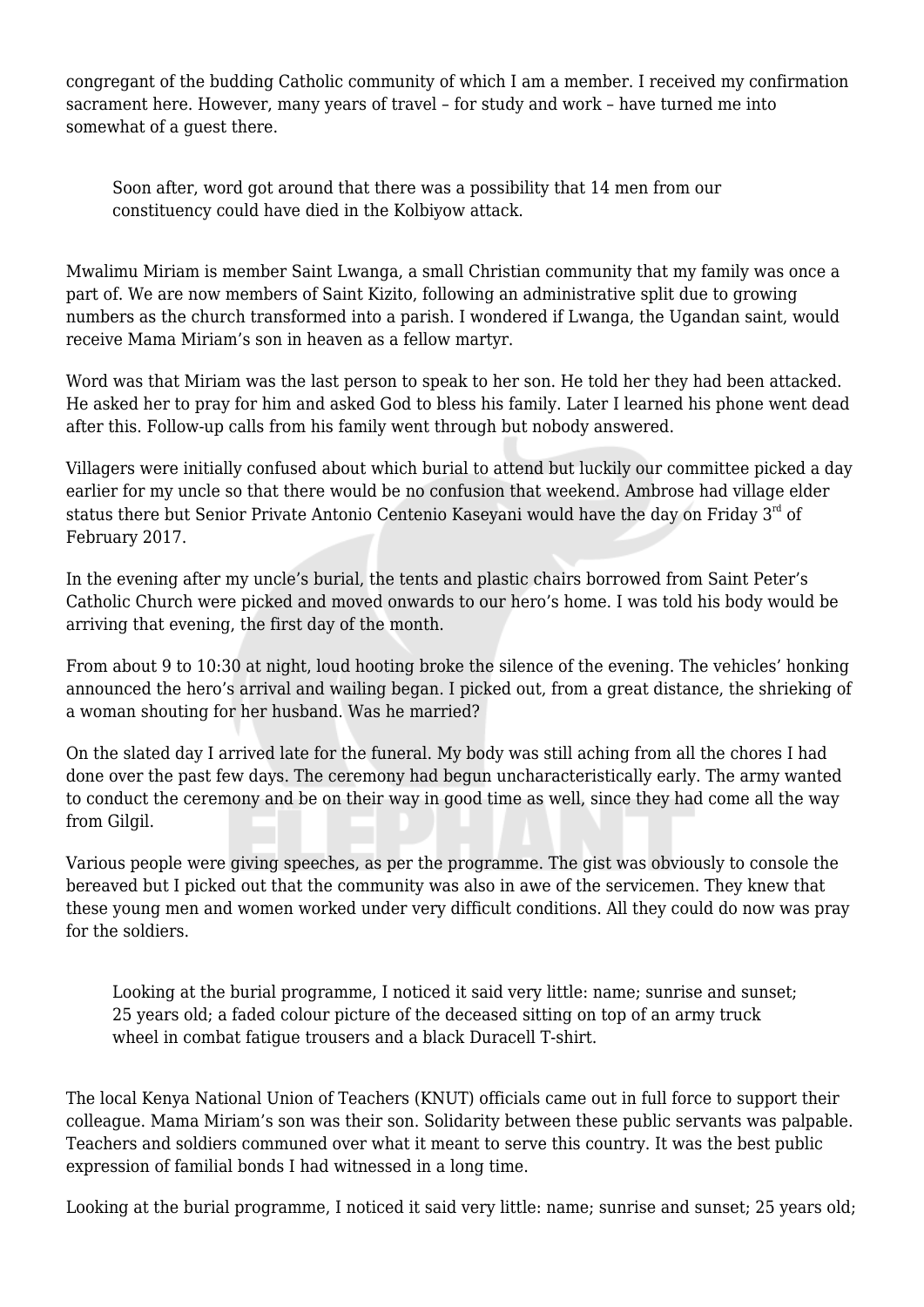a faded colour picture of the deceased sitting on top of an army truck wheel in combat fatigue trousers and a black Duracell T-shirt.

The testimonies fit well because, according to the history provided, Tony came into manhood at 10 years of age, following his circumcision during *Riambuka*, the millennium year. It seems he then exhibited unprecedented responsibility in his behaviour from then onwards and took pride in being the disciplined son of a school teacher. Another visible sign of his responsibility was evident from the house he had helped build for his parents and other small improvements he had made on the property.

Family members and friends spoke of anxious moments: a cousin could not reach him; the hope for his safe return; the dismay at his demise: questions to God and self-blame. A role model was lost that day, yet there was no anger expressed by the family. Maybe it's because they still have relatives who are still in the security forces. Their prayers turned to his surviving comrades.

Every community has its lingo and the word "protectors" emerged when describing the servicemen and women in attendance. Ezekiel, Tony's father, spoke to the growing numbers of fellow mourners. He thanked the military for their courteousness. The information they received as a family was clear and so his mind was at rest.

Tony had been supporting his father and his family in whatever way he could ever since the old man had a near fatal accident some years back. The father walked with a crutch but it was clear that the loss of his son was hurting him more than anything else.

Family members and friends spoke of anxious moments: a cousin could not reach him; the hope for his safe return; the dismay at his demise: questions to God and self-blame.

I had the opportunity to meet Lieutenant Colonel Paul Njuguna, the Kenya Military Spokesman, at a seminar on countering violent extremism. He is a tough intellectual cookie and knows how to handle information in the wake of a tragedy. At the service, he was adamant that the military's improved communication strategy was primarily to: maintain operational security during the occurrence of an event; to preserve the morale of troops since others would still be sent into dangerous theatres either to rescue or replace comrades, among other roles; and to show concern for affected families whose members have either been injured or killed in action. For him, no amount of social media white noise could derail this mission. He believes that soldiers are not politicians and they have work to do. It dawned on me that sometimes it is so easy to infuse our politics in all manner of events without any hint of compassion.

Mzee Ezekiel revealed the love of Tony's life. His relationship with Rispah had not been known to the family but as the old man got to Nairobi it came to light that his son even had a six-month- old child named after his mother. He had mixed emotions: the pain of losing a son and the joy of having a grandchild. He blessed the KDF soldiers and introduced Rispah.

Rispah's relatives had come to terms with the nature of their daughter's relationship and were patiently waiting for the young man's return from Somalia before formalities could be initiated. This loss was a shared pain with their daughter that obligated them to travel beyond all the ridges and rivers of Tetu in Nyeri to say farewell.

Elder uncle Maina introduced the family. A retired soldier with 15 years of experience under his belt, he spoke of the oath to defend Kenya's internal and external interests. He acknowledged the deceased as his son's age-mate. Rispah did not say a word but her sister spoke of phone